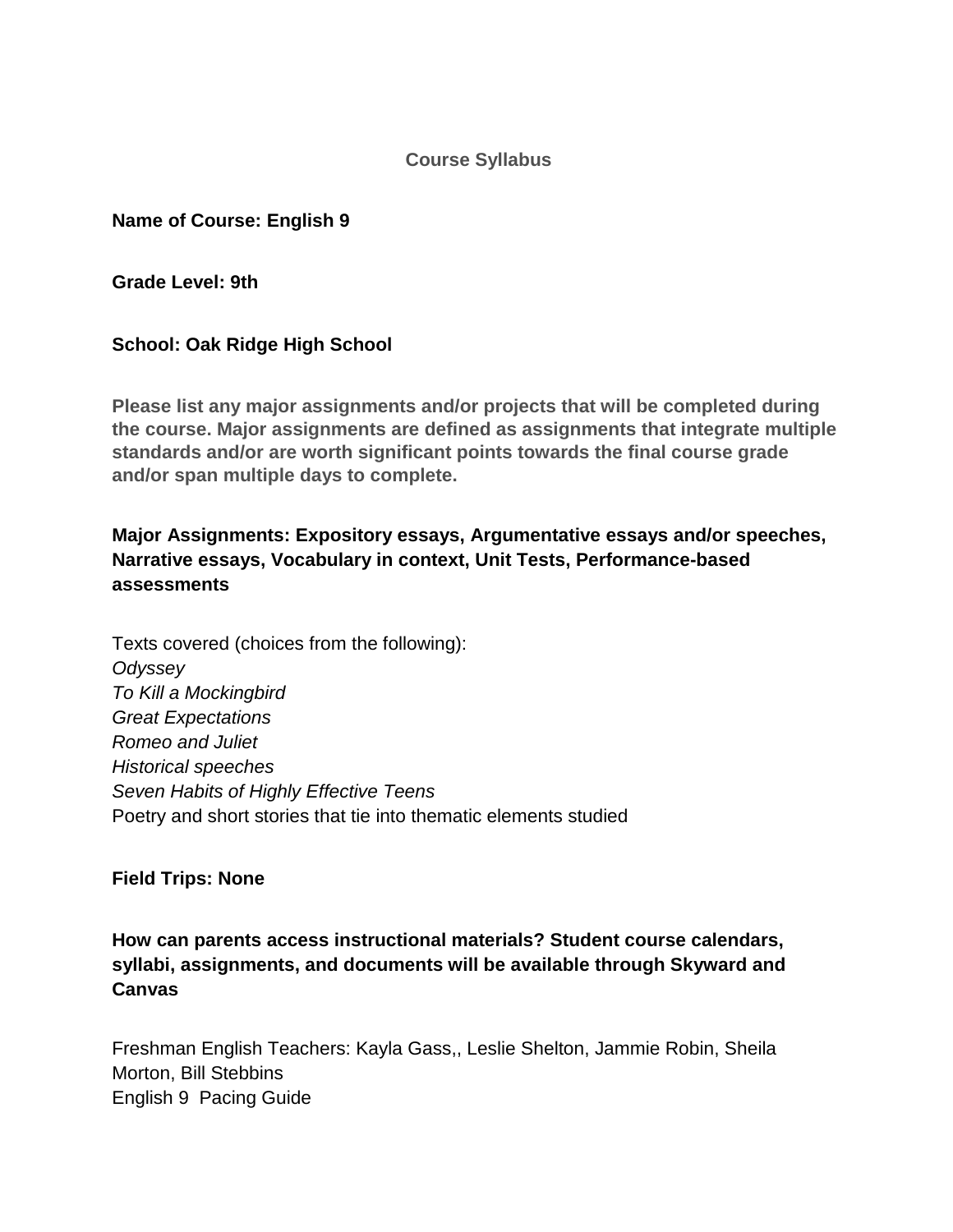Guiding Theme: Identity—What does it mean to have identity and purpose?

| Term 1                                                                                                                                                                                                                                                                               | <b>Standards</b>                                                                                                                                                                           |
|--------------------------------------------------------------------------------------------------------------------------------------------------------------------------------------------------------------------------------------------------------------------------------------|--------------------------------------------------------------------------------------------------------------------------------------------------------------------------------------------|
| · Summer reading<br>Short stories, Poetry, and non-fiction to<br>develop common themes<br>Synthesis/Evaluative of fiction and non-<br>fiction, paragraph and essay length<br>Narrative writing modeled after Summer<br>Reading and assessed using the TN<br>Narrative Writing Rubric | 9-10 RL KID 1, 2, 3, 4, 5, 6, and 7<br>9-10 RI KID 1, 2, 3, 4, 5, 9<br>9-10 W TTP 2, 3, PDW 4, 5, 6,<br><b>RBPK 8, 9</b><br>9-10 L CSE 2, KL 3, VAU 4, VAU 5<br>SL CC 1, PKI 4<br>$9 - 10$ |
| Term 2                                                                                                                                                                                                                                                                               | <b>Standards</b>                                                                                                                                                                           |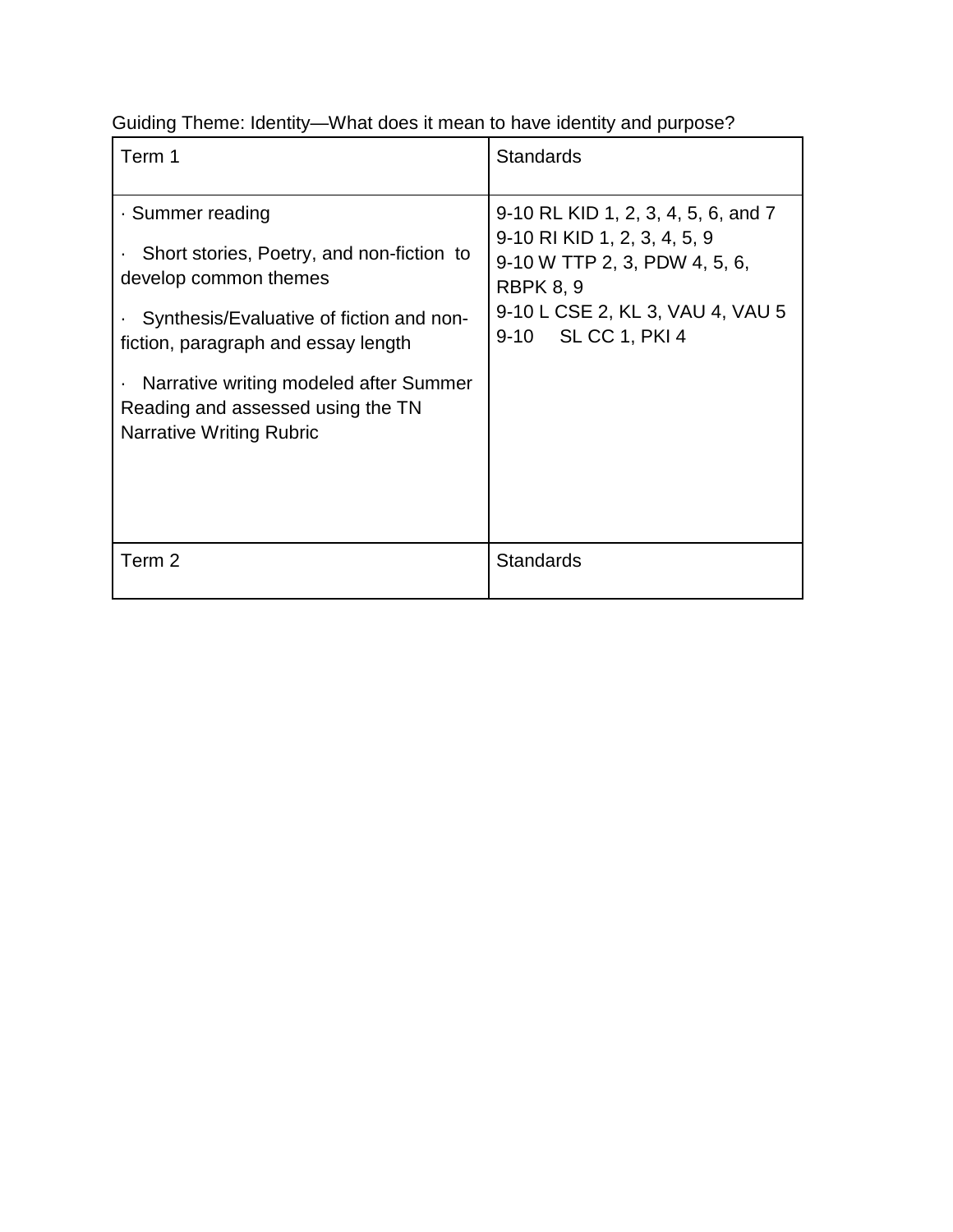| Speeches from historical canon and<br>analysis of rhetorical devices through<br>annotation, discussion, informal and formal<br>writing<br>Non-fiction /fiction --supplemented to<br>develop common themes<br>Rhetorical analysis—paragraph to essay<br>length<br>Argumentative and Expository Writing -<br>paragraph to essay length using speeches<br>and informational text assessed using the<br>TN Expository and Argumentative Writing<br><b>Rubrics</b> | 9-10.RI.KID.1, 2, 3, CS.4, 5, 6,<br>IKI.7, 8, 9<br>9-10.W.TTP.1, 2, PDW.4, 5,<br><b>RBPK.9, RW.10</b><br>9-10 L CSE 2, KL 3, VAU 4, VAU 5<br>9-10 SL CC 1, 3, PKI.6                                          |
|---------------------------------------------------------------------------------------------------------------------------------------------------------------------------------------------------------------------------------------------------------------------------------------------------------------------------------------------------------------------------------------------------------------------------------------------------------------|--------------------------------------------------------------------------------------------------------------------------------------------------------------------------------------------------------------|
|                                                                                                                                                                                                                                                                                                                                                                                                                                                               |                                                                                                                                                                                                              |
| Term <sub>3</sub>                                                                                                                                                                                                                                                                                                                                                                                                                                             | <b>Standards</b>                                                                                                                                                                                             |
| To Kill a Mockingbird by Harper Lee-<br>analyze literary devices through annotation,<br>discussion, and informal/formal writing<br>Informational text -both teacher and<br>student found within research process,<br>analyzed for credibility and common<br>themes<br>Fiction (poetry/short story) -<br>supplemented to develop common themes                                                                                                                 | 9-10.RL.KID.1,2,3 CS.4,5,6, IKI 7, 9<br>9-10.RI.KID.1, 2, 3, CS.4, 5, 6,<br>IKI.7, 8, 9<br>9-10.W.TTP 2, PDW 4, 5, 6, RBPK<br>7, 8, 9<br>9-10.SL.CC 1, 2, 3, PKI 4, 5, 6<br>9-10 L CSE 2, KL 3, VAU 4, VAU 5 |
| Term 4                                                                                                                                                                                                                                                                                                                                                                                                                                                        | <b>Standards</b>                                                                                                                                                                                             |